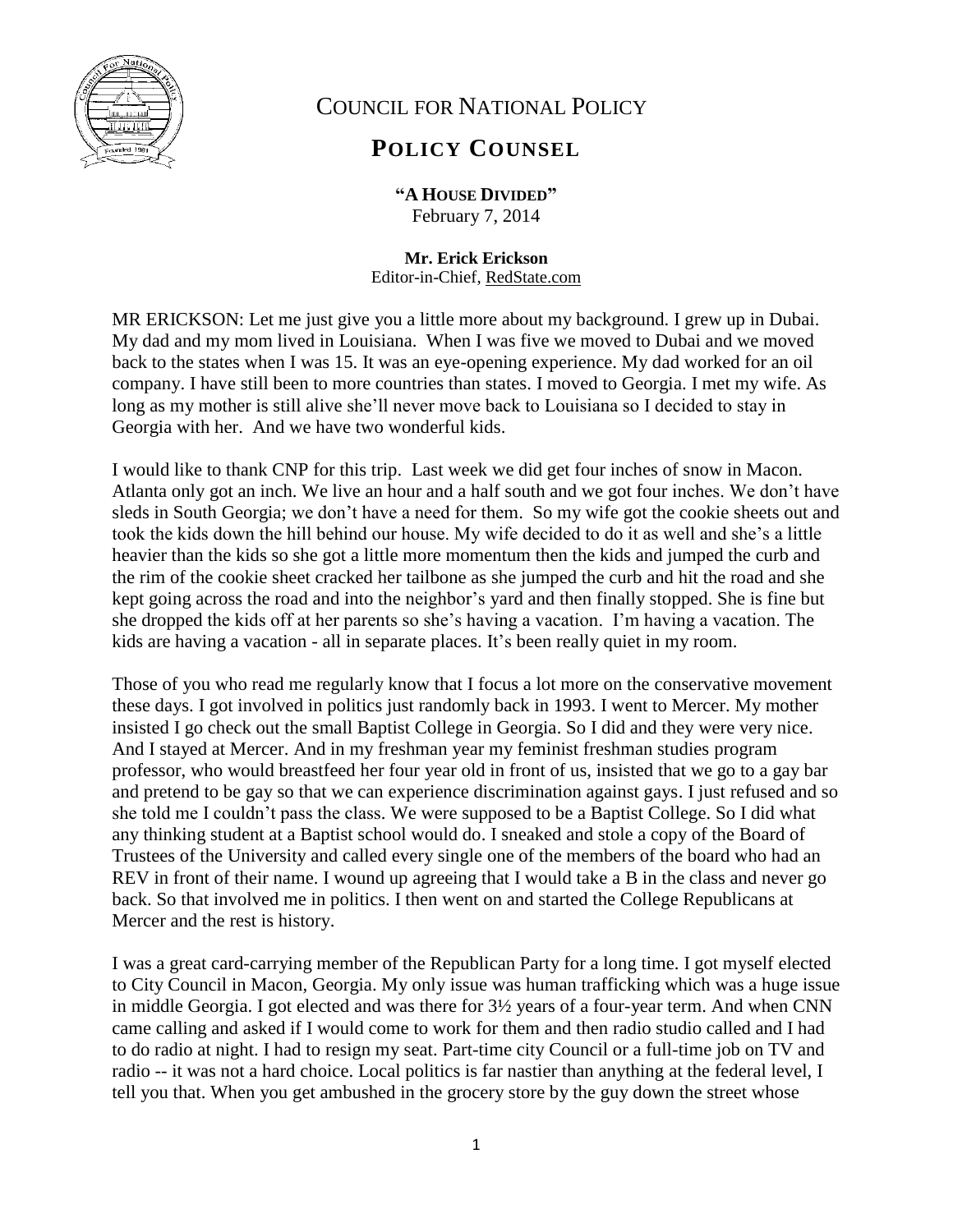trash didn't get picked up when it was supposed to get picked up, it can be a nasty thing. I've spent a lot of time now focusing on the conservative movement in the divisions within the Republican Party from a source you might not expect. I'd like to read you what I think is a great description of what is happening among the Republicans and conservatives today and why the fight that we have as conservatives has to be as much focused on Republicans as it is all Democrats. Galatians chapter 2, beginning at verse 11, "But when Cephas came to Antioch I opposed him to his face because he stood condemned. Because before certain men came from James he was eating with the Gentiles. But when they came he drew back and separated himself fearing the circumcision party and the rest of the Jews acted hypocritically along with him so that even Barnabas was led astray by their hypocrisy. But when I saw to their conduct was not in step with the truth of the gospel I said to Cephas before them all, if you, though a Jew, live Gentile and not like a Jew, how can you force the Gentiles to live like Jews?" Now some people get mad at me for bringing my faith and Scripture into politics but it is kind of my worldview, so I do. This is a perfect description of what is happening with the Republican Party. Think about Paul's situation. Paul was out killing the Christians before his conversion on the road to Damascus. Peter is the guy Jesus said was his rock. And Paul, the guy who had been persecuting the Christians, is having to confront the guy Jesus said is his rock and telling him you're not acting how you're supposed to act. I mean Peter is the head of the church. Some of you, of one denomination, say he was the first Pope. He is a big deal. And here is this guy who's been killing his friends who has his conversion and having to hold the big guy accountable. Now, I see this playing out within the Republican Party and in the conservative movement. But we've got a lot of people from Washington to come down here and look you in the eye and say I love the babies. And you all say, well praise Jesus, go vote the right way. And they go up to Washington and they love the babies and then they give the baby \$17 trillion in national debt to pay off. That does not love the babies. I mean we have a lot of people who say I love Jesus and I love the kids and I'm pro-life, and their pro-life statists. They grow the party, they grow the government, we have a group of people in Washington who have been campaigning for three years now saying we will fight on Obamacare, on the debt ceiling. They said it in 2013 and in January 2013 John Cornyn, this senator from Texas, said we may have to shut down the government if the president won't negotiate with us on the debt ceiling. In the summer of 2013 the Republican said let's not pick a budget fight and risk shutting down the government let's pick a fight on the debt ceiling over Obamacare because we were successful and got sequestration the last time we did it. In October the government shutdown and John Boehner said this is ridiculous. We shouldn't have done this. We should fight on the debt ceiling. It's now February 2014 and John Boehner says debt ceiling lets pass it clean. Who is holding these guys accountable? I was a card-carrying, I still am, and I was an elected Republican. I supported Republicans, I campaigned for Republicans, I still do. Better the bad guy who supports life than the good guy who doesn't. There is a big difference in your worldview when you believe that every life isn't sacred and life isn't sacred until you take it home from the hospital. There is a big difference in that. But I can't reconcile supporting a lot of guys, who many of us know, that are 1° away from Ronald Reagan. By God when they first ran Ronald Reagan appeared in their campaign commercials so we've got to support these guys who have been there when they were in charge of the White House and the Congress. What did we get? We stayed safe. God bless President Bush for keeping us safe but we also got steel tariffs in Pennsylvania, no child left behind, that opened the door for common core. We got \$10 trillion in national debt. We got Medicare part D, we almost got this ridiculous immigration reform. We almost got Harriet Myers. We got TARP. We got the General Motors bailout. And for a long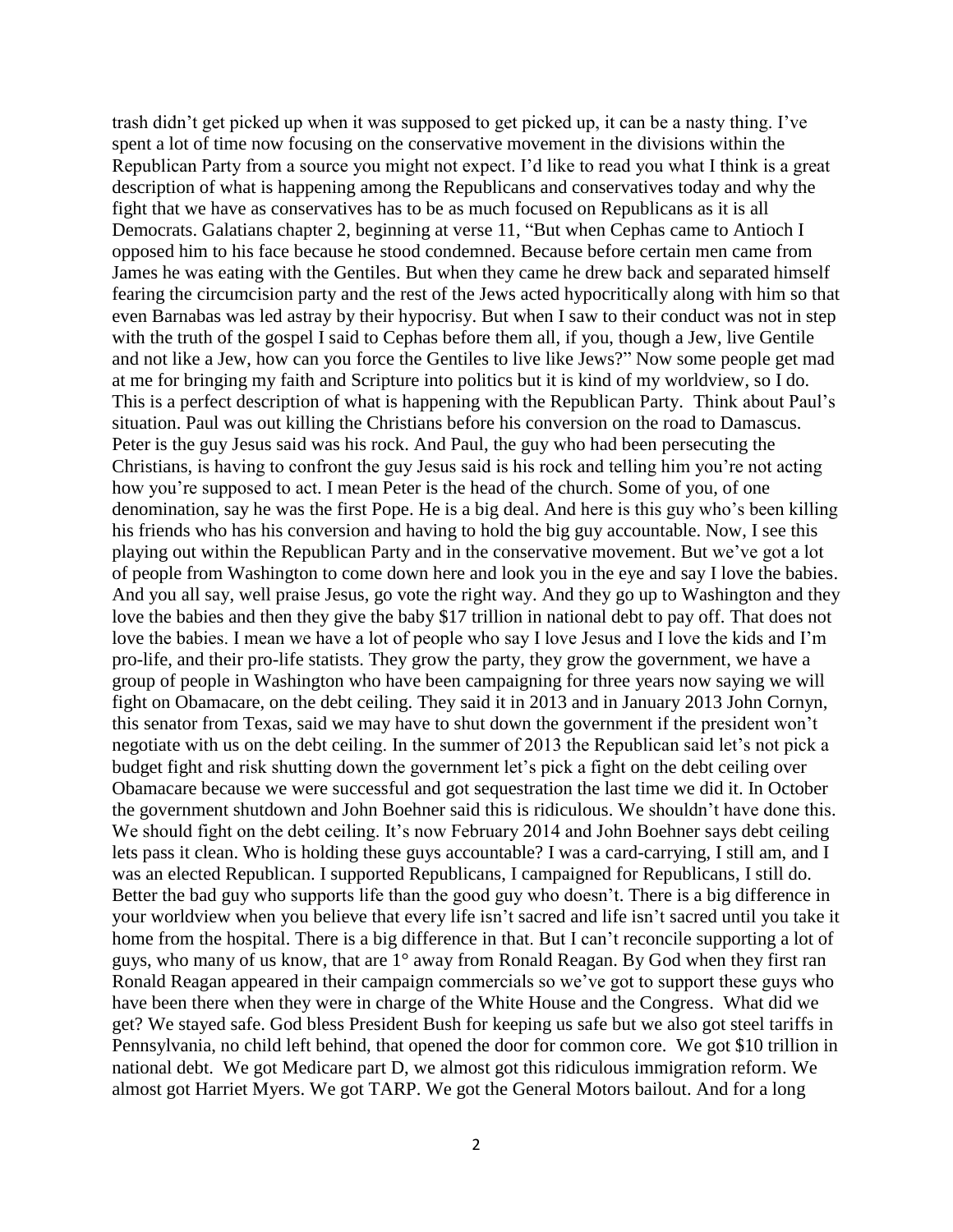time you had members of the conservative movement turning their back to it, turning a blind eye to it. Saying, well, he kept us safe. He kept us safe. They all kept us safe. They got us right into the safe arms of China. And that's who we are indebted to now. So I look on this as a great disappointment. And I look to a lot of my conservative friends around the country and say we just need to win. Let's put this fight aside and let's just get our guys back in charge of the Senate and House. I believe the past is a great indicator of the future and I look at the past, what they did when they were in charge of the House and the Senate. I look at the indictments. I look at the debt. I look at the legislation. I look at the guys who come here, because I've been to meetings before where I've heard them say they support limited government, they want to roll back the Leviathan. and then I hear them in Washington, D.C. and they say just let us be in charge of the Leviathan. You got a bunch of Republicans in Washington who think the problem isn't government. The problem is Democrats in charge of it. The problem is all of them in charge of government. You know I'm an Evangelical Christian. The reason I support small government is because every single one of us in this room is a sinner and I want as few of you in charge of me as possible. That's it. I don't understand these guys who go to Washington and think they can be in charge of the Leviathan. The Leviathan consumes us all. We are all sinners. We've all fallen short of the glory of God. I've got a difficult time controlling myself in this world, controlling my kids in the world. Controlling the government? The hour is late in the fight whether we want to believe it or not. You know with the Internet these days, Justin Bieber, any day now, Jesus is coming back. I can tell you we are on our last days and we can't suffer through this for much longer. You know I'm ready to go. But until we go we have an obligation to be faithful stewards. And we are not doing that good of a job of it because we're not holding our friends accountable. We got a lot of people who want to be Peter. I was the guy that Jesus said was the rock. I was the guy Ronald Reagan laid his hands on. He appeared in my commercials. Let me be in charge. We need a lot more Paul's and a few less Peters in this movement, frankly. We need a lot more people willing to hold our side accountable. We need a lot more people willing to stand up and say I love you, you're a friend, but you're wrong. We've got these races around the country now where you had the National Republican Senatorial and Congressional Committees blocking conservative consultants for daring to help conservatives. Think about that for a minute. They are shutting them out of business. You have Mitch McConnell picking sides in Nebraska solely because one of the candidates has the support of conservatives. So he's with the other guy. it doesn't make that guy a bad guy but the Republicans in Washington, the lobbyists, some of whom are supporting Obamacare, are with one side in Nebraska solely because the Club for Growth, Red State, Senate Conservatives Fund, and others are with the other guy. That is kind of absurd. You got races around the country where we have got to change our own party because if we don't change the Republican Party we are not going to be able to change Washington and if we don't change Washington we are not going to change America. You know, I look at these races around the country and I look at the primaries around the country and there are a lot of Republicans who want to sit on the sidelines and they think will let the voters handle it and will support the rubble. My own philosophy has always been vote for the conservative in the primary and then vote for the Republican in the general. And no, no, no, no, not vote for the most conservative guy that can win the primary. That is what liberals in Washington tell us to back the bad guys. I mean God bless William F. Buckley for saying that but listen to the Republicans in Washington, D.C. The conservative who can win the primary is the guy who is not a conservative. That is what it's become. I mean look at these races around the country.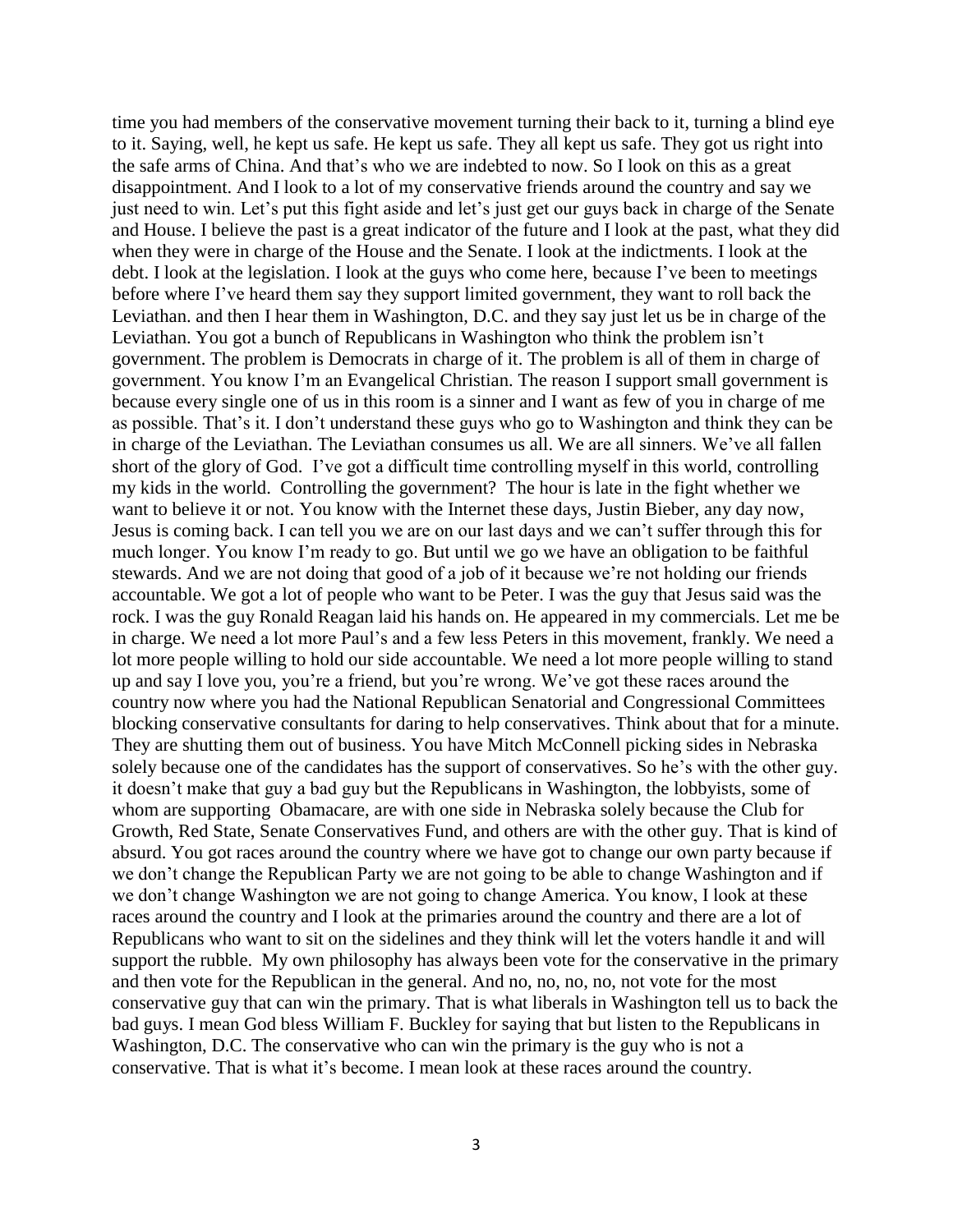Let me tell you a story. A couple of years ago there was a senator who was behind in the polls. He wasn't doing too well. He was up in age and the Senate Republicans went to him led by Mitch McConnell and said, "You've got to get out of the race. You've got to go. Your polling is bad. Your favorability's are bad. You don't have what it takes. You're getting old. You need to go." And so he left. There is a guy this time; he is the weakest Republican in Washington. He's got 30% favorability in his own state. He is four points behind the Democratic opponent nine months before the election. And by the way, there have been a series of polls independent and partisan and they all have him behind the opponent. Why aren't the Republicans going to him? Because he's in the exact same position on favorability and polling and time from the election as the guy the Republican asked a couple of years ago to leave so that they can protect the state. Why aren't they coming to this guy and asking him to leave? Because he is Mitch McConnell. And so we may lose the Senate because of pride. His opponent in the Republican primary had ten kids, one of them died. They are all homeschooled and he doesn't have a TV in the house because he doesn't want pop-culture intruding in their lives. That's my kind of guy -- Matt Bevin. Now my wife and I, full disclosure, we have a TV in the house and we call it babysitter. You know we've got to hold our own side accountable and we are not always going to disagree on the same side, let's not mince words. Some of you may like someone and I may not like that person. We may all choose to disagree on directions to go but we still have to hold our own side accountable. We have given them a pass for a long time because of the war. Well you know what? They now tell us Al Qaeda is not a threat while it continues to plot to kill us. They now tell us that Washington is not a threat because they'll be in charge of it. Washington is always a threat. We've got to hold our own side accountable. If there is one thing that I can encourage you to do it is hold our side accountable. I know these people are some of your friends and their some of my friends too, but if we are not willing to hold our friends accountable, if we are not willing to chastise each other when we are wrong, the other side will. We have seen this happen in 2006, when we as conservatives didn't stand up and say we do need to clean house. We have gotten lazy. We have gotten intellectually shallow.

I wrote a book a couple years ago. It was the most awful experience writing a book. Some of you have written books. I'm sorry. I hated every minute of writing this book. It wound up being an okay book but one of the excerpts I found was from back in 2003. Fred Barnes in *The Wall Street Journal* when there were questions about whether George Bush was conservative or not he actually wrote in *The Wall Street Journal*, yes he's conservative, he's just a big Government conservative. He believes that governments can do things compassionately for people. No part of conservative involves the word big government. I'm sorry. It just doesn't. The bigger the government the more your rights can get taken away more quickly. People are learning now. I had a guy call into my radio show three nights ago. His name was T.J. He's been dating a woman for eight years. So I asked the obvious question why not get married? She has five kids. That wasn't the reason he didn't want to get married to her. They've been dating for eight years. Her first husband had died and so she and the kids were getting Social Security and if she got remarried then she would lose that money. Oh, but it gets better. She is also on food stamps and welfare and if they got married she would lose that. She is a registered nurse and has never worked. Her mother was on welfare and food stamps and now her kids who are over the age of 21 are on welfare and food stamps. She has finally gotten a job. He convinced her she should start using her nursing degree. She has finally gotten a job at a hospital and so he was calling to tell me she got her first paycheck and she didn't understand why the amount of money that went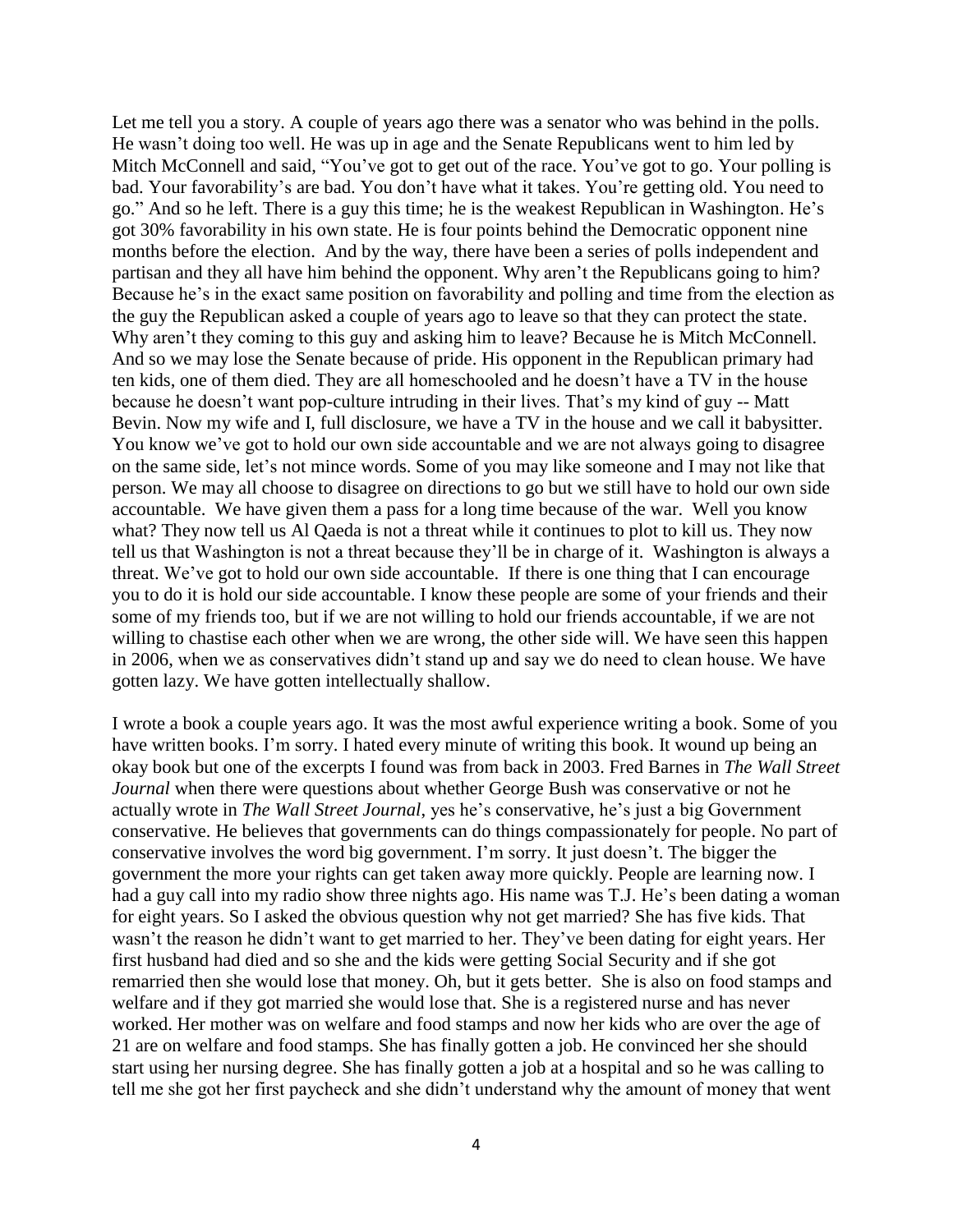into her checking account was not equal to the amount on the check. She didn't know that was the way it worked. The real world dawned, the woman who went from voting for Barack Obama and the Democrats has decided to vote for the Republicans. So I told T.J. - good luck with that. She has to pay attention to which Republican she votes for. We've got to pay attention to which Republican we vote for. This is a great group assembled here today, but I have to tell you the impression that I had coming in to CNP the very first time I got asked to speak was that this is a group that is only concerned with social issues. A lot of people come in and they talk about that. And I know you're not now. I know the group. I know many of you. And I know you're concerned about the future of the country. And I know we have a lot of great candidates who like us support life but we've got to support liberty too to get the pursuit of happiness. We've got to support limiting the government. We have got to support candidates who limit government. So I would just ask you going forward, and then I'll take as many questions as you want, but before I do I have to tell you what I found out about Wendy Davis yesterday. I would just ask you to use some real discernment about the candidates you are going to support this year. Just because they've been in Washington, doesn't mean they are entitled to our support. Incumbency is not an indicator of good behavior in the future and it is not a requisite for support. I would tell you, we've got to start supporting the people who are committed to rolling back the Leviathan not just managing it better than the Democrats. So use your discernment in the primaries. I have to tell you about Wendy Davis. Yes, I did coin the term "abortion Barbie." I do not make apologies for calling her abortion Barbie. I saw polling in Texas that 60 some percent of Hispanic voters in Texas between 18 and 30 would not vote for a candidate, regardless of party, if they thought their only issue was abortion. So abortion Barbie. Ask people in Texas now what they connote to Wendy Davis. Guess what comes up? It has worked very well. It's primary season, the runoffs, early voting starts soon in Texas for the primaries, so all the media groups are out polling. A new media poll has come out yesterday. Wendy Davis is actually losing Democrats in the San Antonio media market. Now there's a story here relevant for this group. The only people who have been running ads in the San Antonio media market against Wendy Davis is Texas Right to Life. And they have been running ads in Spanish about her abortion record. You and I both know darn well that our own party, that most of us are affiliated with, when we get into the general election is going to say we can't run on social issues. It doesn't work. We know from Virginia now that when Ken Cuccinelli began to swing back, it was him swinging back attacking on the abortion issue. We have a lot of people invested in our party right now who talk like us and walk like us and come to our meetings who aren't like us. They know how to take advantage of itching ears within our own side and they betray us behind closed doors. And they want us not to talk about traditional marriage and they want us to not talk about life. They think that these issues turn off millennial's. Millennial's are the most pro-life demographic in the country. There are very few people in this country who think that once a child can feel pain that it's okay to terminate the life. And yet for some reason a lot of people on our side say don't talk about it anymore. In Texas that issue is working for us. In Virginia it started helping us. We can't run away from that issue and we really should not be putting it in rooms with the candidate consultant class who says don't talk about this issue because it burns bridges. It does not burn bridges. You know what, lastly with five seconds left on my stopwatch before I take questions, let me say this. If burning bridges is what it takes, I know there is a last day and those of us who are on the winning team win on the last day and I'm far more interested in being on the winning team on the last day than being on the winning team right now. Thank you.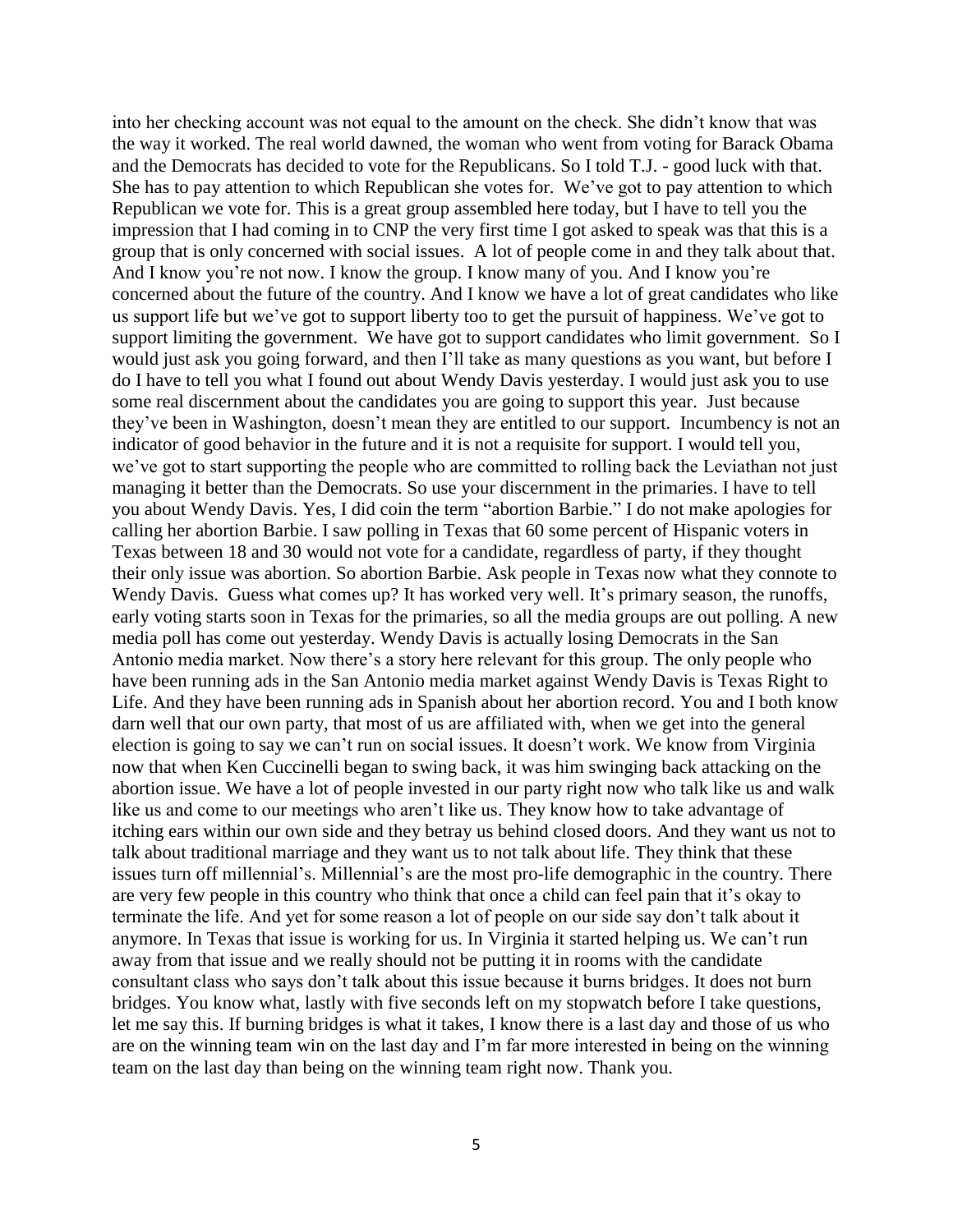ATTENDEE: We hear you in the media and on radio and the Internet, what is the most powerful media that we can invest in today to try to get our message out?

MR. ERICKSON: Most powerful media? I will tell you I think that conservatives don't do well on the Internet still. It is very interesting and one of my frustrations for a long time is that Eagle Publishing bought Red State several years ago. It is a story in of itself. It just got sold to Salem which is a for profit corporation. The Left has for years on the Internet had the ACLU, the AFLCO, the SCIU, NARAL now all of them buying overpriced ads on websites on the left and then taking the tax write off for the advertising cost to subsidize the Left. I have been in tons of meetings for a long time with conservative donors saying what is my rate of return if I put this ad on your site? How many clicks am I going to get? Are you interested in clicks or are you interested in saving the country? Now I don't say that self-interestedly. There is a corporation that takes care of Red State now, although I'm sure that they would love the advertising. But I tell you the Left gets it. It is one of the most frustrating things to sit in a meeting with a lot of conservative donors wanting to know when they are going to get their investment back. They are going to get their investment back by saving the country. The left does not think like that. Now to some degree that is smart on the Right. We continue to make money and the Left continues to throw it all away on Mammon but at the same time, the Internet has not been a tool that the Right has been able to harness because too many of the people who write the checks on the Right are too interested in getting their money back in a year as opposed to getting the country back in three.

ATTENDEE: You were one of the early folks to find some exciting candidates who went on to win their primaries and go on to be elected and are serving office today as constitutional conservatives. Who are some of the folks that you see right now who are positioning themselves for the 2014 race and names that we should watch out for?

MR. ERICKSON: One who is actually here, Barry Loudermilk, I'm going to a reception for him tomorrow afternoon. There are several great people in his race that is in Georgia 11. I'm supporting him because in his state legislative career he had a habit of telling his own side no. Frankly, that is what I am looking for -- Republicans that have a habit of telling Republicans no. Honestly, if you want to change Washington, and I don't mean to ruffle feathers in the room, but the number one race in America today if you really want to change Washington is Matt Bevin in Kentucky. If you want to change Washington then you have to change the Republicans and if you want to change the Republicans, scare them by picking off the first leader of a party in a primary in over 100 years. I like Chad McDaniels. He's from Mississippi and he's really good. I like him a lot. And I realize that Thad Cochran is the incumbent Republican there but he has been there for a while. Around the country there are great groups. You know honestly you still have to support Greg Abbott in Texas. I mean he's going to be the nominee but he has got to be supported against "abortion Barbie." And Nikki Haley in South Carolina as well, some of these incumbents who are out there. I keep a list at Red State of a lot of the races that I am interested in around the country. I invite them to the Red State gathering. To give you an idea of some of the candidates that I have supported, I started supporting Marco Rubio in February 2009 when he was at three percentage points in the poll and everyone thought that I was crazy. Ted Cruz, I started supporting him when he was at .5 percentage points in Texas. Nikki Haley, we supported her. Bobby Jindal, we supported him. There are a great group of Republican incumbents and I